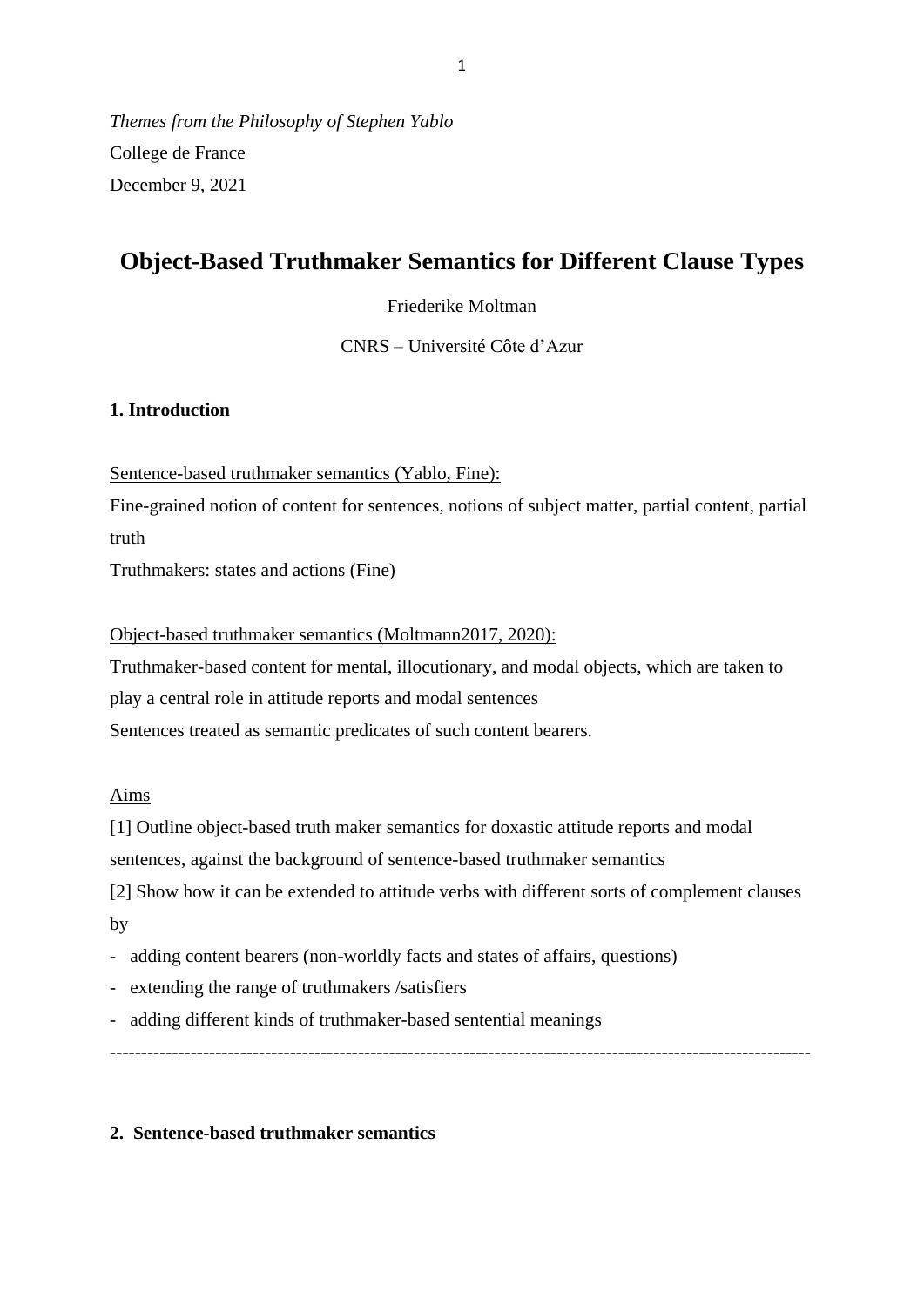#### Aims

Fine-grained notion of content for sentences, allowing for notions of aboutness, partial content, partial truth

Some basics of truthmaker semantics

Exact verification  $\|$  and falsification  $\|$ 

Truthmaking (satisfaction) as a relation between situations or actions and sentences (declarative or imperative sentences)

Truthmaking conditions for complex sentences:

(1) a. s 
$$
\parallel
$$
 S and S' iff for some s' and s'', s = sum(s', s'') and s'  $\parallel$  S and s''  $\parallel$  S'.

b. s  $\parallel$  S *or* S' iff s  $\parallel$  S or s  $\parallel$  S'.

c. s  $\parallel \exists x \, S$  iff s  $\parallel S[x/d]$  for some individual d.

d. s  $\parallel$  *not* S iff s  $\parallel$  S.

Falsification conditions for conjunctions and disjunctions:

(2) a. s  $\parallel$  S *and* S' iff s  $\parallel$  S or s  $\parallel$  S'.

b. s  $\parallel$  S *or* S' iff for some *s'* and *s''*, s = sum(s', s'') and s'  $\parallel$  S and s''  $\parallel$  S'.

### Sentence meanings as *bilateral contents*:

Content of a sentence  $S = \langle pos(S), neg(S) \rangle$ , with pos(S) the set of verifiers of S and neg(S) the set of falsifiers of S.

#### Notion of partial content (Yablo 2015, Fine 2017a)

(3) For sets of situations or actions A and B, B is a *partial content* of A iff every satisfier of A contains a satisfier of B and every satisfier of B is contained in a satisfier of A.

E.g. the content of S, but not of S *or* S' is a partial content of the content of S *and* S'''

---------------------------------------------------------------------------------------------------------------

### **3. Object based truthmaker semantics**

#### **3.1. The ontology of attitudinal and modal objects**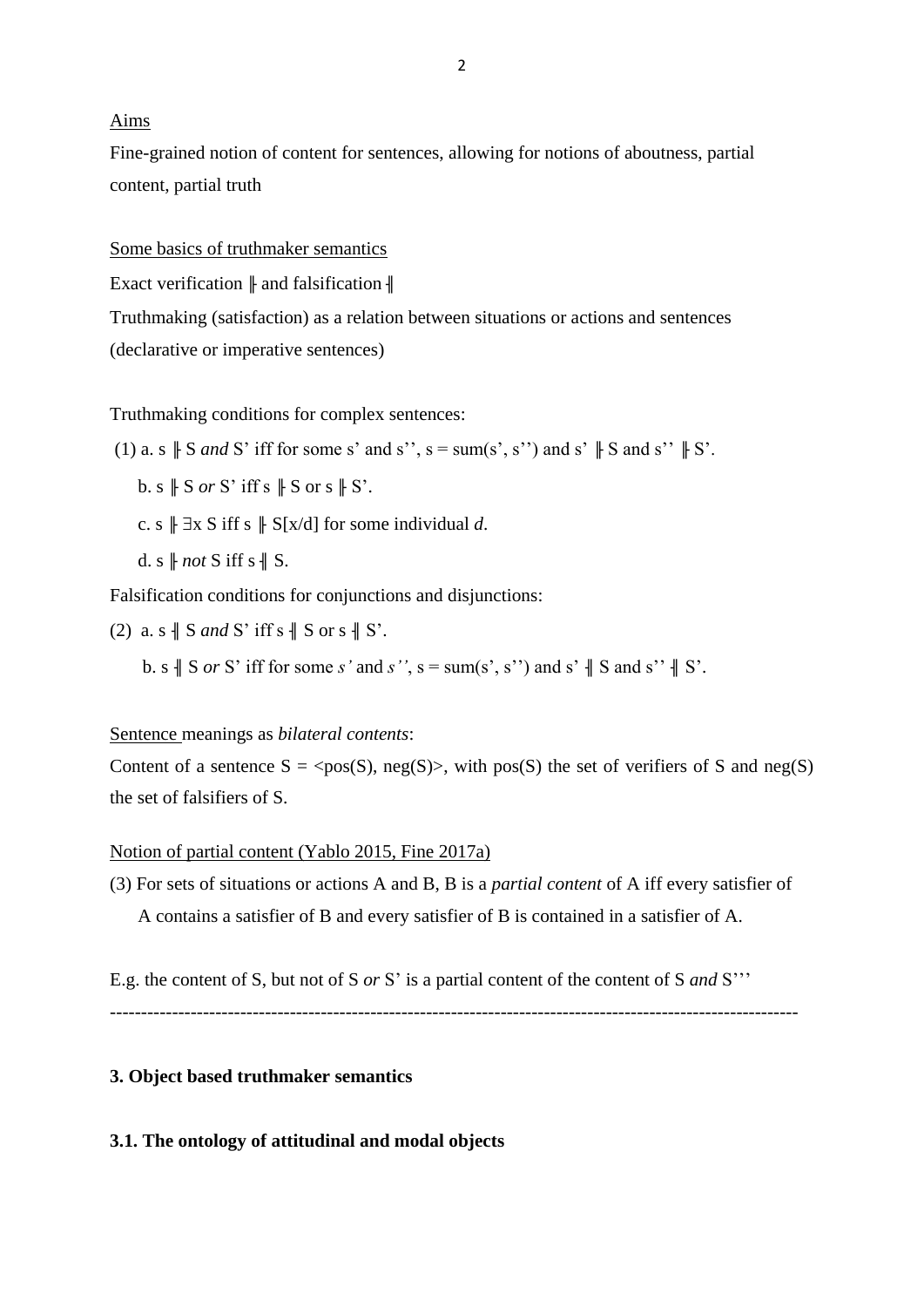#### **Observation**

Notions of partial content, partial truth or satisfaction, and aboutness also apply to other objects than sentences:

*Part of*, *about*, *partly true / fulfilled / satisfied / taken up / accepted / carried out* apply to things like beliefs, claims, assumptions, desires, requests, decisions, obligations, offers, invitations, needs

*Attitudinal objects*: beliefs, claims, assumptions, desires, claims, requests, decisions *Modal objects*: obligations, needs, offers, invitations

### What are attitudinal and modal objects?

Intuitively, things we refer to as claims, requests, thoughts, assumptions, beliefs, judgments, desires, intentions, decisions, hopes, impressions, guesses, obligations, needs, permissions, possibilities, abilities, options, etc.

Their properties are reflected in the predicates applicable to those entities, such as predicates of truth and satisfaction and expressions of parthood.

### Distinctions among attitudinal objects

[1] Act-related attitudinal objects:

- cognitive and illocutionary *products:* assumptions, decisions, claims, requests, promises
- *results*: conclusions, recognitions, persuasions
- [2] State-related attitudinal objects:
- beliefs, desires, hopes, fears, intentions

#### Importance of attitudinal objects

[1] Crosslinguistic generalizations:

Nouns that correspond to attitudinal predicates generally stand for attitudinal objects, not propositions or events.

[2] Cognitive role of attitudinal objects:

Attitudinal objects, not propositions, play roles in our mental life.

We remember thoughts, desires, experiences, not propositions.

Desires, intentions, decisions play a causal role, not propositions.

### **3.2. Semantic role of attitudinal and modal objects**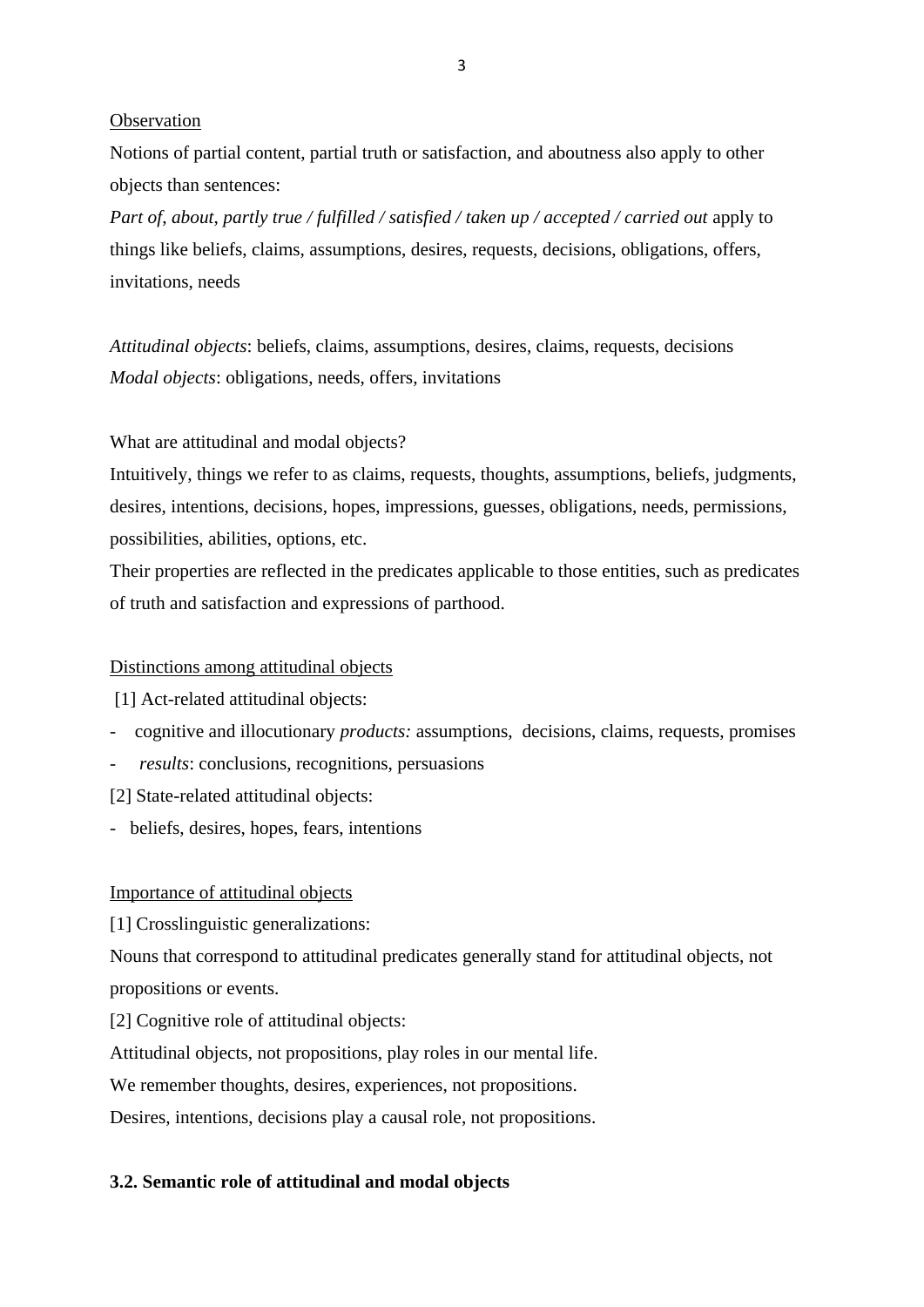### Standard view about propositional attitudes

Propositional attitudes (beliefs, hopes, desires) are relations between agents and *propositions*, abstract, shareable truth bearers that are also meanings of sentences

# The new view

Attitudinal objects take on the role of propositions, but in somewhat different ways.

Modal objects are at the center of the semantics of modals

Clausal complements are treated as *semantic predicates* of attitudinal and modal objects Linguistic motivation for clauses being *semantic predicates* of attitudinal or modal objects

# Advantages

[1] Avoiding *conceptual problems for the notion of a proposition*:

semantics of attitude reports without abstract propositions and without regarding actions (action types) as truth bearers (Soames, Hanks)

[2] Accounting for *empirical problems for the standard view*

- the semantic behavior of special quantifiers like *something, everything*
- the substitution problem and the objectivization effect (\* John thought the proposition that
- S, ?? John fears the proposition that S)

# **3.3. Truthmaker-based content for modal and attitudinal objects**

Truthmaking (satisfaction) (also) as a relation between situations (or actions) and attitudinal or modal objects

Truthmaker semantics as a *general theory of content*, including the content of mental and illocutionary objects

# Further motivations for object-based truthmaker semantics

Explanation why different *types of truth/satisfaction predicates* are applicable to different types of modal and attitudinal objects (Moltmann 2021)

# Applying truthmaker sematics to modal and attitudinal objects

[1] Modal and attitudinal objects that have *truth conditions* (can be said to be'true', 'correct', or 'false')

have a word/mind- world direction of fit (Searle 1969, 1983)

4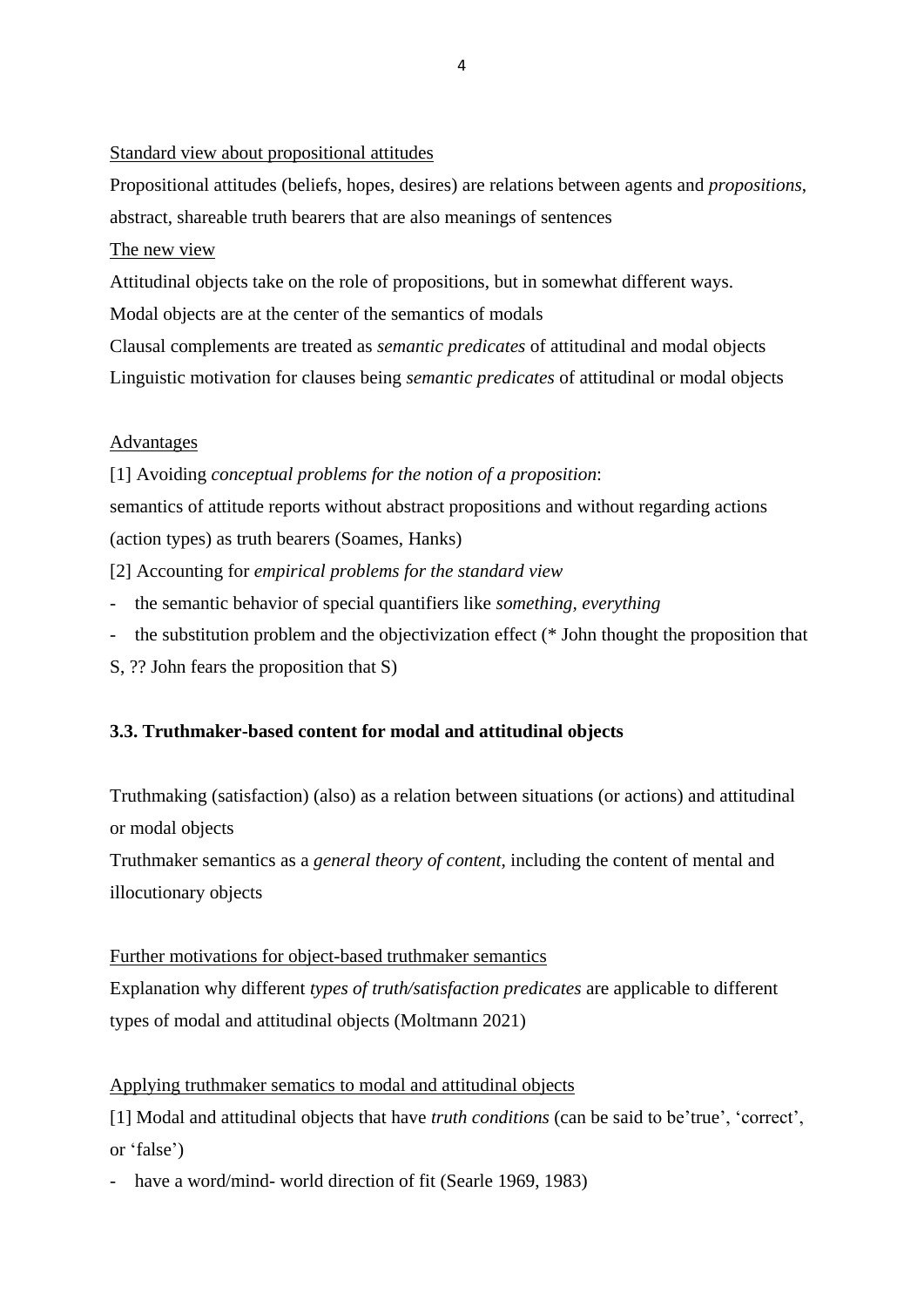come with a set of verifiers (pos(d)) and falsifiers (neg(d))

[2] Attitudinal and modal objects that have *fulfilment conditions* rather than truth conditions (can be said to be 'satisfied', 'fulfilled', 'ignored', or 'violated'): requests, demands, desires, hopes, needs, obligations

- have a world-word/mind direction of fit

- come with a set of satisfiers and a set of violators

[3] Attitudinal and modal objects that have a world-to-word/mind direction of fit can be 'satisfied' or 'fulfilled' only if their modal force is that of necessity.

Modal and attitudinal objects with the *modal force of possibility* (permissions, proposals, invitations, offers, possibilities, options) come with a set of truthmakers / satisfiers, but only an empty set of falsifiers or violators.

Take different satisfaction predicates:

an offer may be 'taken up' and an invitation 'accepted', but neither can be 'violated', …

### Thus

Attitudinal and modal objects of *necessity* come with a set of satisfiers and a nonempty set of violators.

Attitudinal and modal objects of *possibility* come only with a set of satisfiers and an empty set of violators.

(4) General truthmaker-based meaning of sentences as predicates of attitudinal and modal objects (of different directions of fit and with different forces) For a sentence S, cont(S) =  $\lambda$ d[pos(d) = pos(S) & (neg(d)  $\neq \emptyset$   $\rightarrow$  neg(d) = neg(S))]

### Logical form of simple attitude reports and modal sentences

(5) a. John thinks that S.

b.  $\exists e \, \exists d(\text{think}(\text{John}, e) \& R(e, d) \& [S](d))$ 

- (6) a. It is necessary that S.
	- b.  $\exists d(necessary(d) \& [S](d))$

---------------------------------------------------------------------------------------------------------------------------

### **4. Compositional Semantics of attitude reports with attitudinal objects**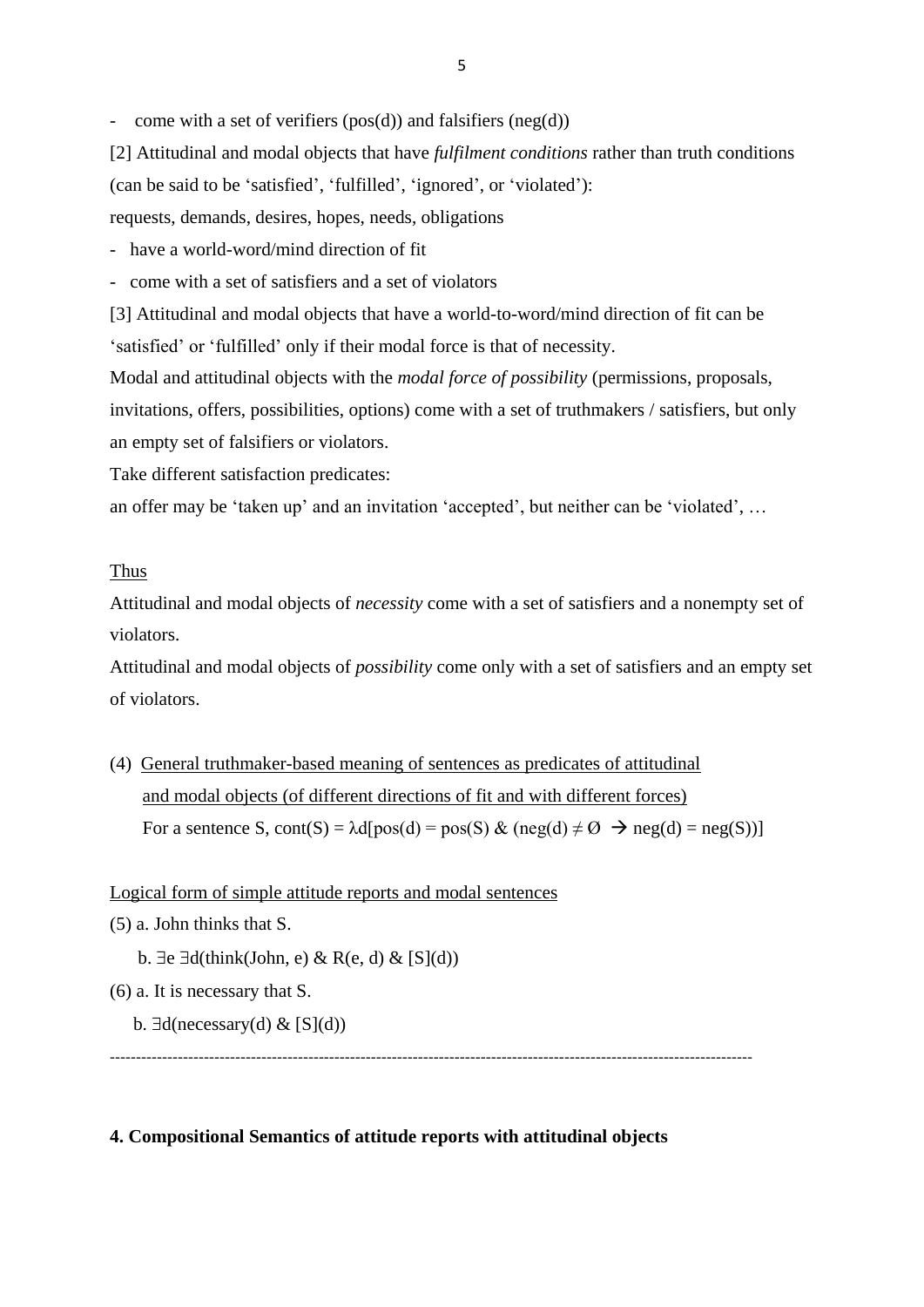The present approach:

Focus on *complex attitude predicates*: light verb – noun

- (7) a. John claims that S.
	- b. John makes the claim that S.
	- c.  $\exists d(make(John, d) \& claim(d) \& [that S](d))$

Harves and Kayne (2015) and Arsenijevic (2009):

(Certain) modal sentences and (certain) attitude reports involve clausal complements that are in fact (special) relative clauses modifying a noun in an underlying light verb-noun construction.

- (8) a. John needs to leave.
	- b. John have-need [to leave] (Harves and Kayne 2015)
- (9) a. John claims [that he is French]
	- b. John make-claim  $\lceil_{DP}$  claim  $\lceil_{CP}$  chaim (+assert)  $\lceil_{F}$ +assert]  $\lceil_{P}$  is French]]] (Arsenijevic 2009)

### Special quantifiers and pronouns

do not stand for propositions, but rather for attitudinal objects or kinds of them

- (10) a. John claimed *something* shocking.
	- b. John made a shocking claim.
	- c. John  $\lceil$ claim<sub>i</sub>-make  $\lceil$ e<sub>i</sub>-thing $\rceil$ ]
	- d.  $\exists e \, \exists d(make(e, John, d) \& claim\text{-}thing(d) \& shocking(d))$

Restrictions on *reports of a shared content of different attitudes*:

(11) a. ?? John expects *what* Mary claims, namely that Sue will study harder.

b. ?? John's expectation is Mary's claim.

c. John has expectation that expectation Mary has expectation

---------------------------------------------------------------------------------------------------------------

### **5. Clausal complements as predicates of facts, states of affairs, and truthmakers**

So far, the *same sentential content* assigned to sentences, applicable to attitudinal and modal objects with different directions of fit, with or without violators:

(12)  $[-\text{const } S] = \lambda d[\text{pos}(d) = \text{pos}(S) \& (\text{neg}(d) \neq \emptyset \rightarrow \text{neg}(d) = \text{neg}(S))]$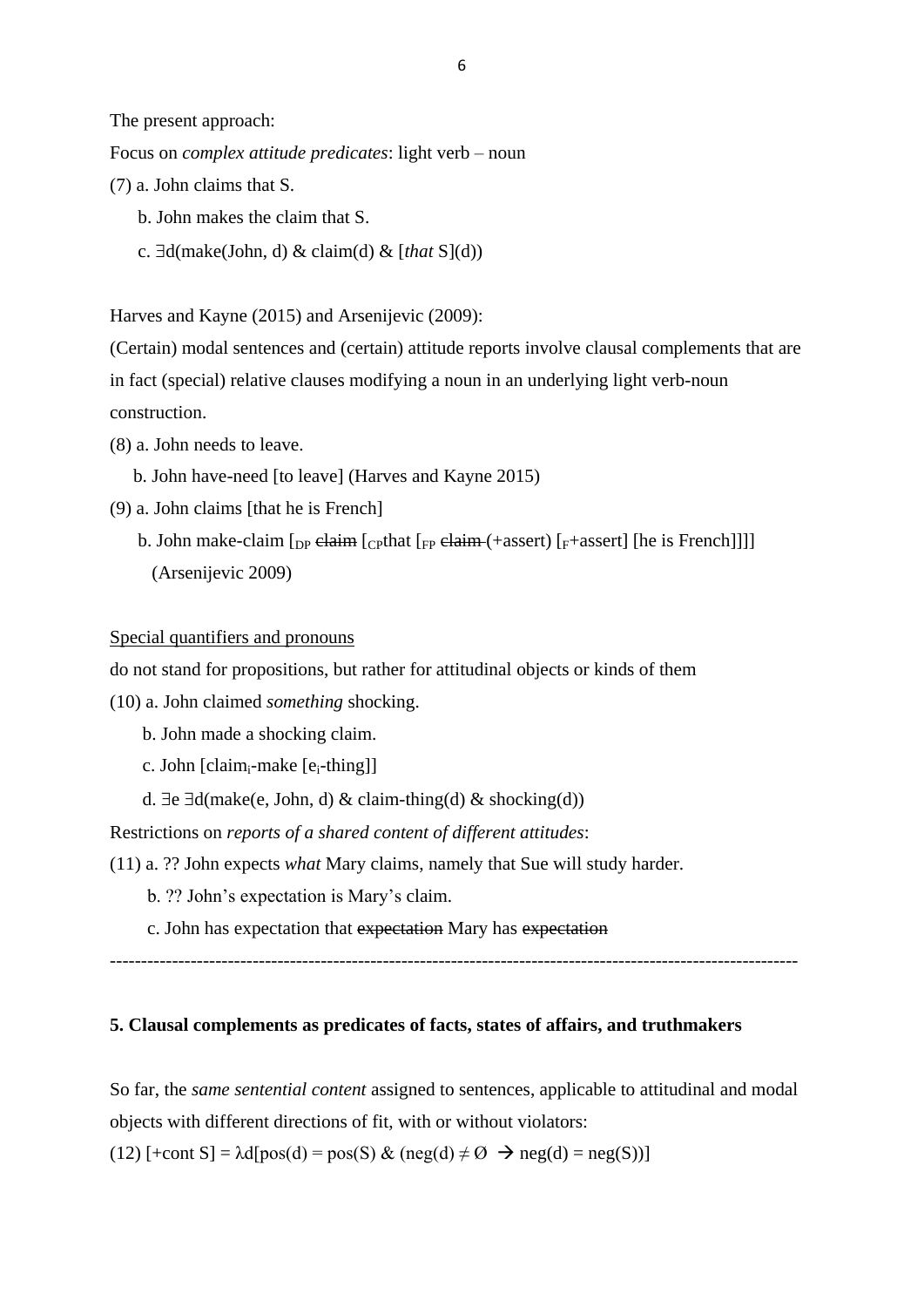Sentences may impose semantic restrictions on attitudinal or modal objects, indicated by mood or sentence type (e.g. imperatives, subjunctive)

# **5.1. Factive verbs**

Substitution sometimes possible:

(13) a. John regrets that S.

b. John regrets the fact that S.

*Partially* relating to partial content:

(14) a. John partly thinks that S.

b. John partly regrets that S.

Nominalization of factive predicates does not lead to 'new' attitudinal object:

(15) a. That S was unexpected.

b. the unexpectedness (of the fact) that S

Factive complements as nominal complements? (Kastner 2015)

Presence of silent (perhaps nominal) [+fact]-feature:

 $(16)$  regret  $[$  [+fact] [that S]]

What are facts, i.e. non-worldly facts?

Applicability of *partially* indicates that they have a partial content:

'The fact that S':

the modal object whose satisfiers are the actual situations that are truthmakers of S and that does not have violators

(17)  $[the fact that S] = id [pos(d) = pos(S) \cap {s | s < w_0} \& neg(d) = \emptyset}]$ 

### Factive complements as semantic predicates:

(18) [[+fact] S] = λd [pos(d) = pos(S) {s | s < w0} & neg(d) = ]

States of affairs

(19) a. That S is likely.

b. the likelihood (of the situation in which) (that) S

The state of affairs in which S (the situation in which S):

a modal object whose satisfiers are just the situations that make S true.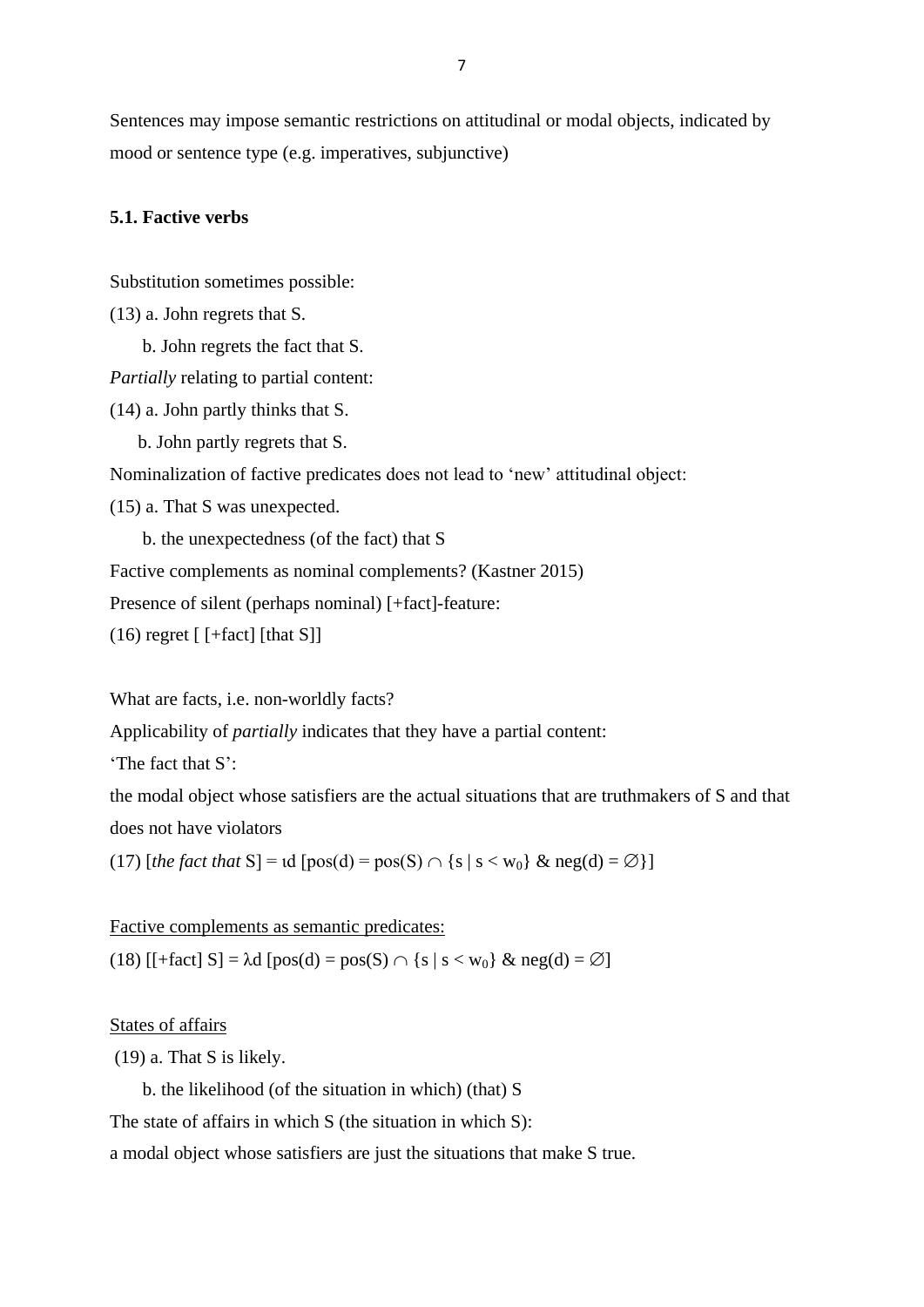(20) [*the situation in which* S] = ιd [pos(d) = pos(S) & neg(d) =  $\emptyset$  }]

### **5.2. Occurrence verbs**

Clausal complements acting as predicates of truthmakers

Verbal and nominal constructions (Moltmann 2007, 2015, 2021, Bondarenko, SALT talk 2021):

(21) a. It has never *occurred* that John was late

b. It has once *happened* that John was late.

c. Could it *be* that John is late? That *is* so.

(22) The case in which John was late.

(23)  $[$ [+id] S] =  $\lambda$ s[s  $\in$  pos(S)]

In a particular context of embedding, the truthmaker-based content of a sentence is mapped onto a property of attitudinal/modal objects by one of the functions conveyed by [+cont],  $[+fact], [+id], [+soas]$ 

-----------------------------------------------------------------------------------------------------------------

### **6. Possible extensions to wh-clauses and infinitival clauses**

#### Assumption:

A wh-clause such as *who won the race* has as its satisfiers not situations/actions, but locutionary objects, or, more generally, truth-directed objects whose satisfiers in turn are the truthmakers of *a won the race* for a relevant entity a.

*Who won the race* as a semantic predicate of objects:

*Who won the race* as a predicate of questions:

(25) a. John asked who won the race. [+cont],

*Who won the race* as a predicate of states of inquiry whose verifiers are mental states (of

knowledge) whose verifiers are actual situations (of the sort 'a won the race')

 $(25)$  b. John wondered who won the race.  $[+fact^{\dagger}]$ 

*Who won the race* as a predicate of verifiers of questions

 $(25)$  c. John told me who won the race.  $[+id]$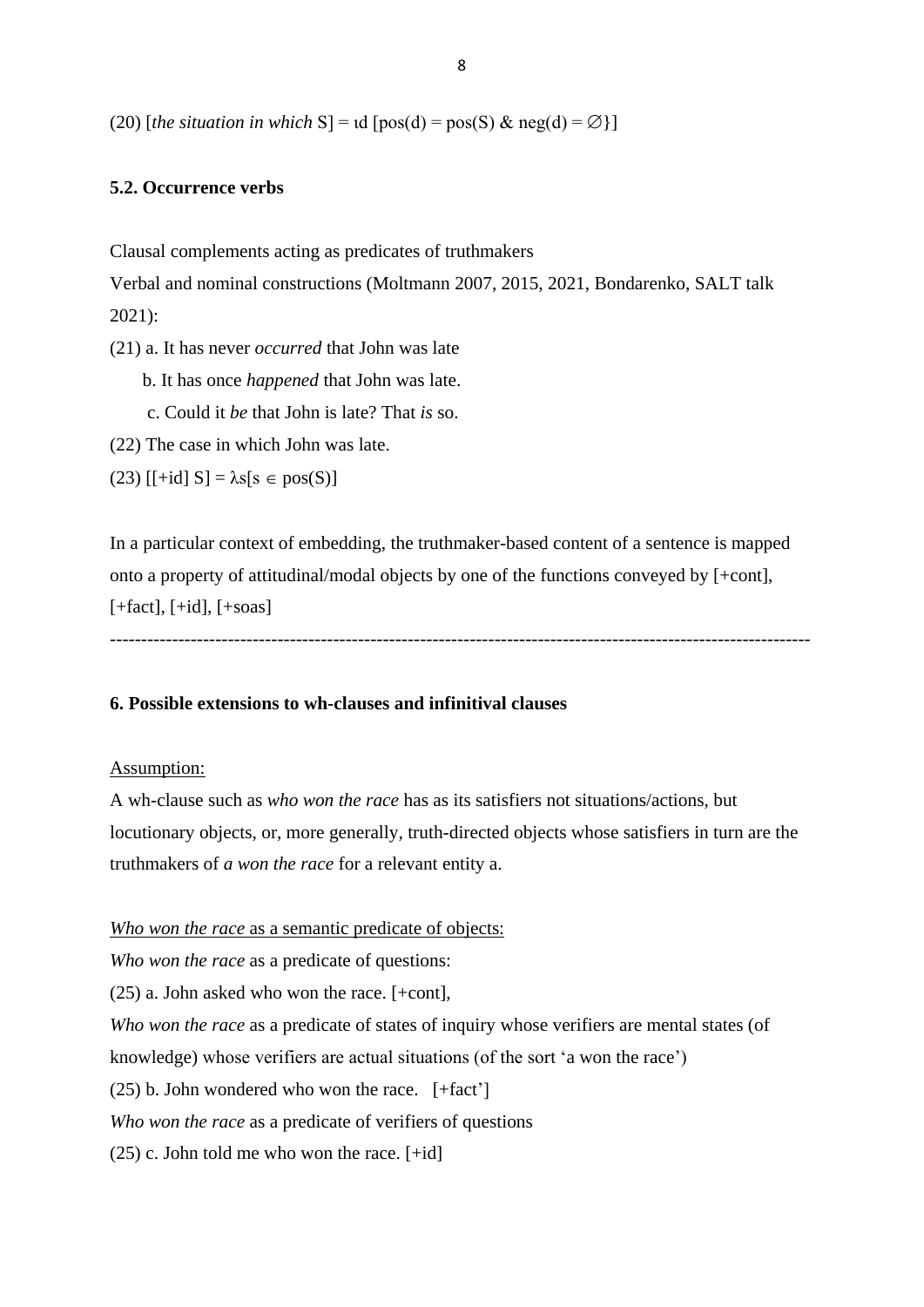Extension to infinitival clauses Simplifying assumption: Infinitival clauses have as satisfiers sets of actions. *(John) to run* as a predicate of illocutionary objects whose satisfiers are actions (24) a. John requested to run. [+cont] *To run* as a predicate of actions, i.e. truthmakers of the sentence  $(24)$  b. John managed to run.  $[+id]$ ------------------------------------------------------------------------------------------------------------

### **7. Conclusion**

Clauses can always be viewed as semantic predicates:

- of attitudinal and modal objects
- of facts and states of affairs (special modal objects)
- of truthmakers (situations or actions, or illocutionary objects)

The talk has focused on the formal options provided by object-based truthmaker semantics. To a significant extent, linguistic support is needed in order to defend these options against their alternatives.

**-------------------------------------------------------------------------------------------------------------**

#### **References**

#### Arsenijeviç, B. (2009): 'Clausal complementation as relativization', *Lingua* 119, 39-50.

Fine, K. (2017a): 'Truthmaker Semantics'. In B. Hale et al. (eds.): *A Companion to the Philosophy of Language* V, Oxford: Wiley-Blackwell, 556–577.

Kastner, I. (2015): 'Factivity Mirrors Interpretation: The Selectional Requirements of Presuppositional Verbs'. *Lingua* 164, 156-188.

Moltmann, F. (2003): 'Propositional Attitudes without Propositions'. *Synthese* 135, 70-118

- ---------------- (2013): *Abstract Objects and the Semantics of Natural Language*. Oxford UP, Oxford.
- ---------------- (2015): 'Truth Predicates' in Natural Language'. In D. Achourioti / H. Galinon / J. Martinez (eds): *Unifying the Philosophy of Truth*. Springer, Dordrecht, 57-83.
- ---------------- (2017): 'Cognitive Products and the Semantics of Attitude Reports and